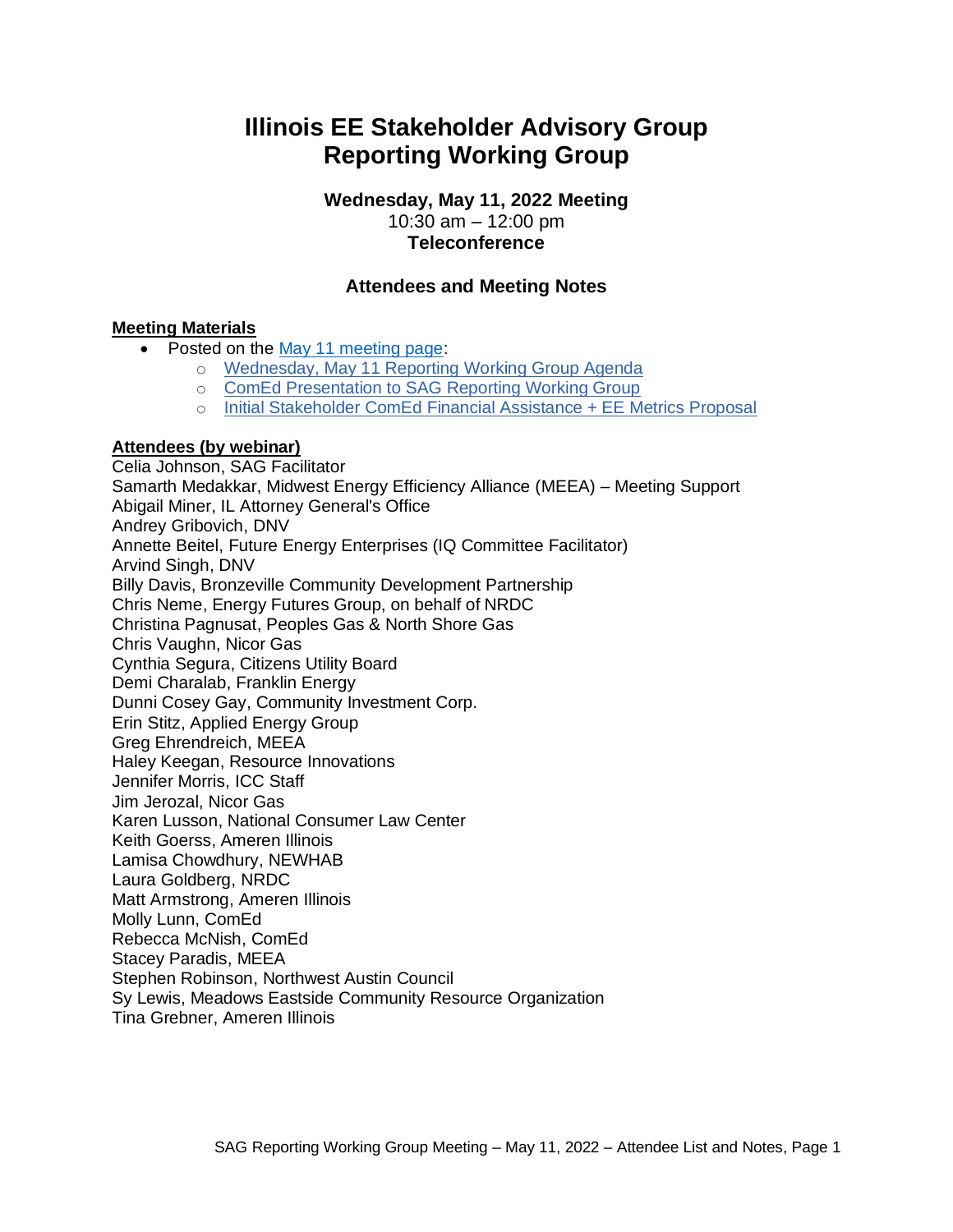## **Opening & Introductions**

*Celia Johnson, SAG Facilitator*

Purpose of May 11<sup>th</sup> meeting: To discuss progress metrics for ComEd's EE/Financial Assistance efforts.

# **ComEd Presentation**

*Molly Lunn, ComEd*

- This discussion is focused on a Plan 6 stipulation on metrics for income eligible EE and financial assistance.
- It's somewhat early ComEd does not have updates to share yet. Will share examples and some ideas about what we could report.
- Previously ComEd had a stakeholder engagement forum for Financial Assistance, and those meetings just restarted after a break. Interested parties welcome to join.
- Overview of stipulation language on income eligible EE and financial assistance; other agreements in income eligible EE/financial assistance section (see slides 2-3)

Excerpt from 2022-2025 ComEd Revised Stipulated Agreement:

*ComEd commits to:*

- *1. Provide relevant IE EE program information to its customers at appropriate customer assistance "touch points", including follow up with customers who have received financial assistance8 with information about relevant IE EE offerings.*
- *2. Provide relevant financial assistance information, including information about ComEd assistance grant programs, to its customers at appropriate energy efficiency program, particularly at IE EE program, "touch points."*
- *3. Develop and distribute literature for IE customers, which contains information about financial assistance and energy efficiency programs for which they may be eligible. The literature will be printed in both English and Spanish.*
- *4. Provide online resources that provide IE customers with comprehensive information about financial assistance and energy efficiency programs for which they may be eligible.*
- *5. Work with stakeholders to develop progress metrics for ICC-filed Quarterly Reports in the second quarter of 2022 and present progress on energy efficiency and financial assistance efforts described above at a joint Committee and SAG meeting.*
- Overview of existing income eligible metrics from stipulation (see slides 4-5). This is in addition to other reporting requirements from the Policy Manual.
- "Financial assistance" includes LIHEAP, PIPP, other financial assistance programs available to ComEd low income customers

*[Laura Goldberg] It would be helpful to have a meeting where we could have EE and financial assistance staff both included.* 

*[Molly Lunn] Agreed; would be happy to invite financial assistance to an IQ Committee meeting, or another forum.*

*[Karen Lusson] Important to have decision makers from the collections department regularly participate in the IQ Committee to break down the silos that exist between departments and to work at making the connection*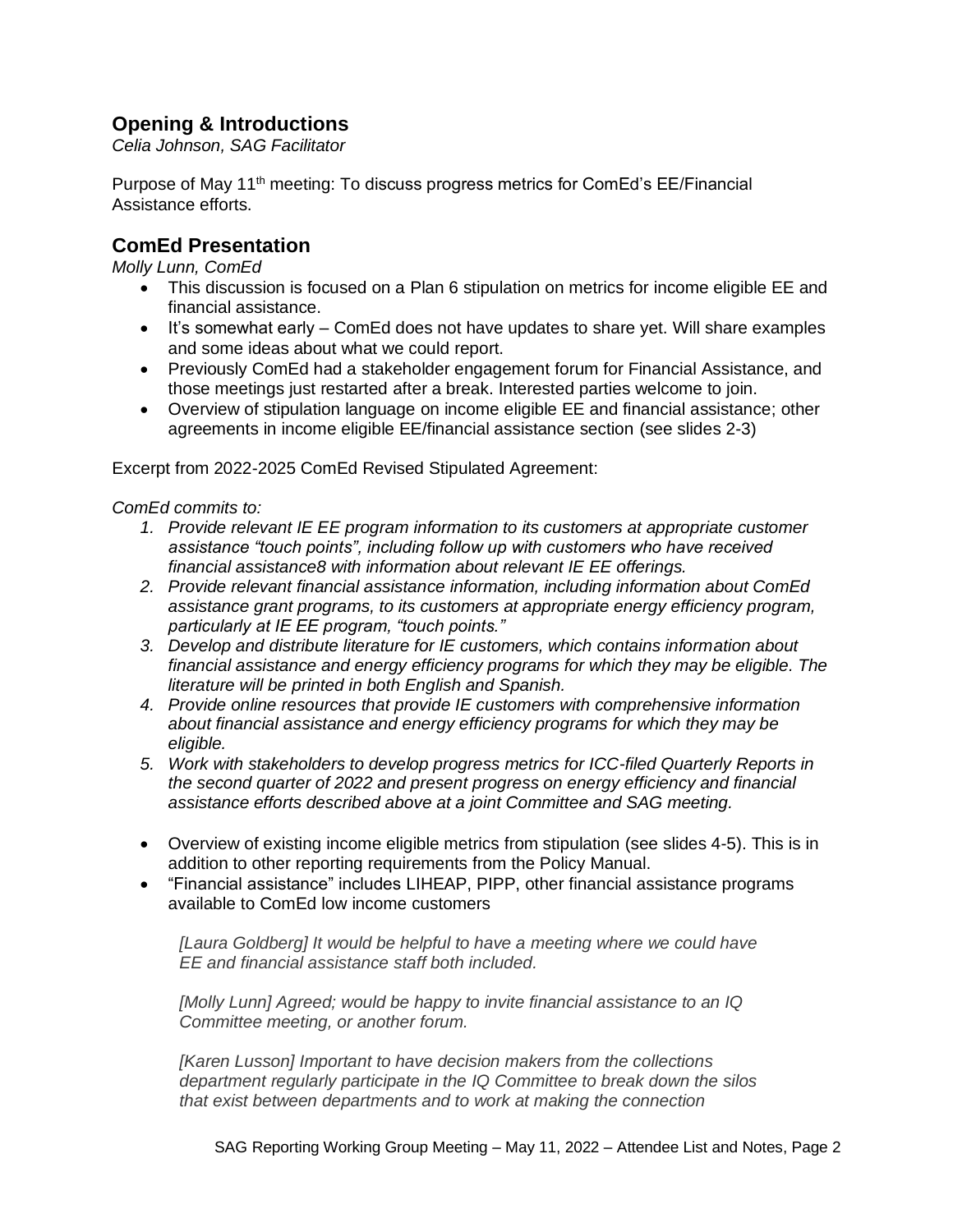*between EE and payment issues. At the end of the day, in addition to improving comfort and safety, it's about trying to make bills affordable and reduce energy burden.* 

*[Molly Lunn] To confirm, interested in connecting with both financial assistance and billing?*

*[Karen Lusson] Yes.* 

*[Annette Beitel] IQ Committee meetings will be starting up. Would be more than happy to have joint meetings to talk about state of coordination between credit and collections, financial assistance and EE. Would be great as a joint SAG-IQ Committee meeting. May want to have a subcommittee if leadership is amenable. In northern IL, there has been a lot of interest in focused discussions on this topic.*

- Example: ComEd started testing some ways of proving assistance to customers. Included recent recipients of LIHEAP or PIPP that had not participated in EE, with high hardship/low participation ZIP codes. Sent over 100,000 customers different mailers and emails with details on programs – kits, retail discounts, and food bank. Analysis of engagement rates – open rate 43% and click of 3.5%. Over 3400 customers received kits. Learnings from the testing of the approach is something we are taking into account as we market and target going forward. Also sending materials targeting customers with "LICA" flag in our system that have received LIHEAP or PIPP. More work to do with financial assistance team on touchpoints that we could be providing this to customers. For programs like LIHEAP, customers are often going to a Community Action Agency, and customers are hearing about both LIHEAP and weatherization at the same time. Ideally Agencies will talk to customers about both opportunities.
- Example: Providing financial assistance info to EE program participants. When customers participate in income eligible EE, the outreach for financial assistance is pretty significant. Assessment reports and kits include financial assistance options. Same with home weatherization. For most of our programs we have worked that into how we deliver the EE programs.
- Possible metric could be the number of brochures we send out or other ideas.

*[Annette Beitel] Repeating a question from an IQ leadership member – qualifying for one program and automatically qualifying for other programs? Concern about having to submit duplicative paperwork. Streamlining the process.* 

*[Molly Lunn] Good question. Deserves a more in-depth answer and we can do that in a follow-up discussion. Challenge is that in some cases the qualifications don't quite line up. Easier to qualify for EE programs. If they have a LICA flag, we know they qualify so we'll send a kit. Using qualification forms across programs needs further discussion. Would be helpful to include DCEO representative.* 

• Online resources update: We had a longtime IE EE section on ComEd's website, started adding a way that customers could get to financial assistance from that page. This fall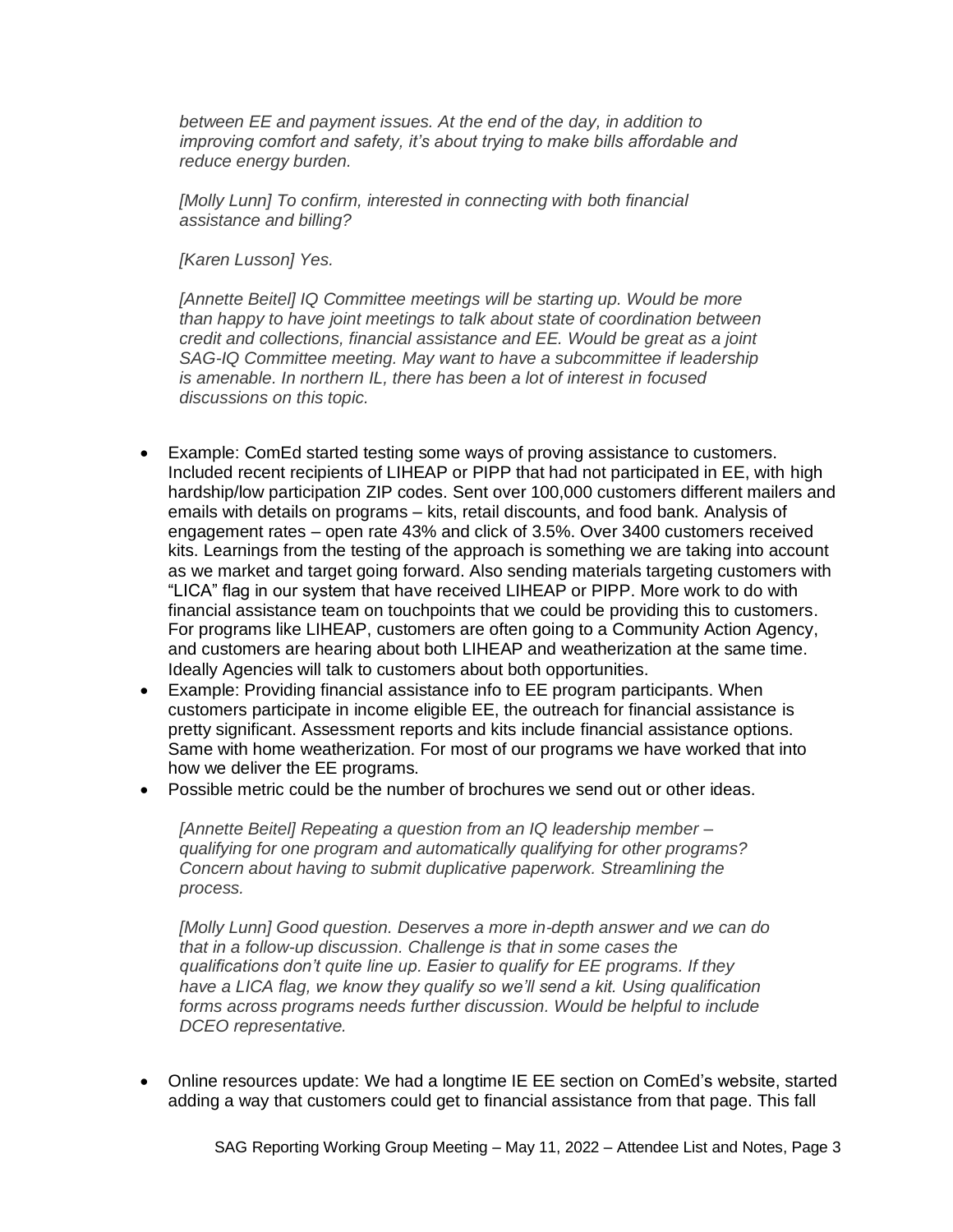we launched Smart Assistance Manager customer tool to help with energy decisions comprehensively – not just EE, not just financial assistance, includes demand response, and budget billing and lots of opportunities for customers to take advantage of. Customers answer some questions and we pull in the information we have about them, and it generates suggestions tailored to that customer. There is a lot we can report out on number of customers and what it results in for conversion to program uptake.

*[Laura Goldberg] This tool is exciting and a good model. Is there also a phone service that can help with some of this streamlining?*

*[Molly Lunn] Ideally our call center would walk a customer through that range of options. We could have further discussion on calls that go through other Agencies – have heard that from our partners, just want to think about how that streamlining looks for people who can't use an online tool.* 

*[Billy Davis] There are obstacles due to the digital divide – is it phone optimized?* 

*[Molly Lunn] Designed for phone access, can confirm in a follow-up discussion.*

*[Jennifer Morris] Circling back to an earlier question, can you explain what would be discussed in an IQ Committee meeting related to financial assistance?*

*[Molly Lunn] Discussing disconnections needs to be in the ComEd financial assistance forum I mentioned [meets quarterly]. A SAG or IQ Committee discussed could focus on when EE and financial assistance are working together, how to make sure that we are delivering them at the same time, questions about qualification and access, etc.*

*[Chris Neme] Questions on the Smart Assistance Manager Tool. It sounds like a neat innovation. What are you doing to get the word out that it is available to the customers?* 

[Molly Lunn] Will follow-up with more information. Social media, promoting *through Community Action Agencies are examples.*

*[Chris Neme] Regarding customers not wanting to apply multiple times for multiple programs, is this a mechanism where their determination of eligibility could also be done with this tool?* 

*[Molly Lunn] The challenge is there is a fair amount of documentation required for financial assistance, so not sure this system can be used for everything but I think it could be used in some manner, for example a self-qualifying program where income verification isn't required.*

*[Annette Beitel] An issue that came from IQ Committee leadership – customers they wanted to refer to LIHEAP and IHWAP and couldn't find an organization that was open and could help the customer based on their location. Is there a list available?*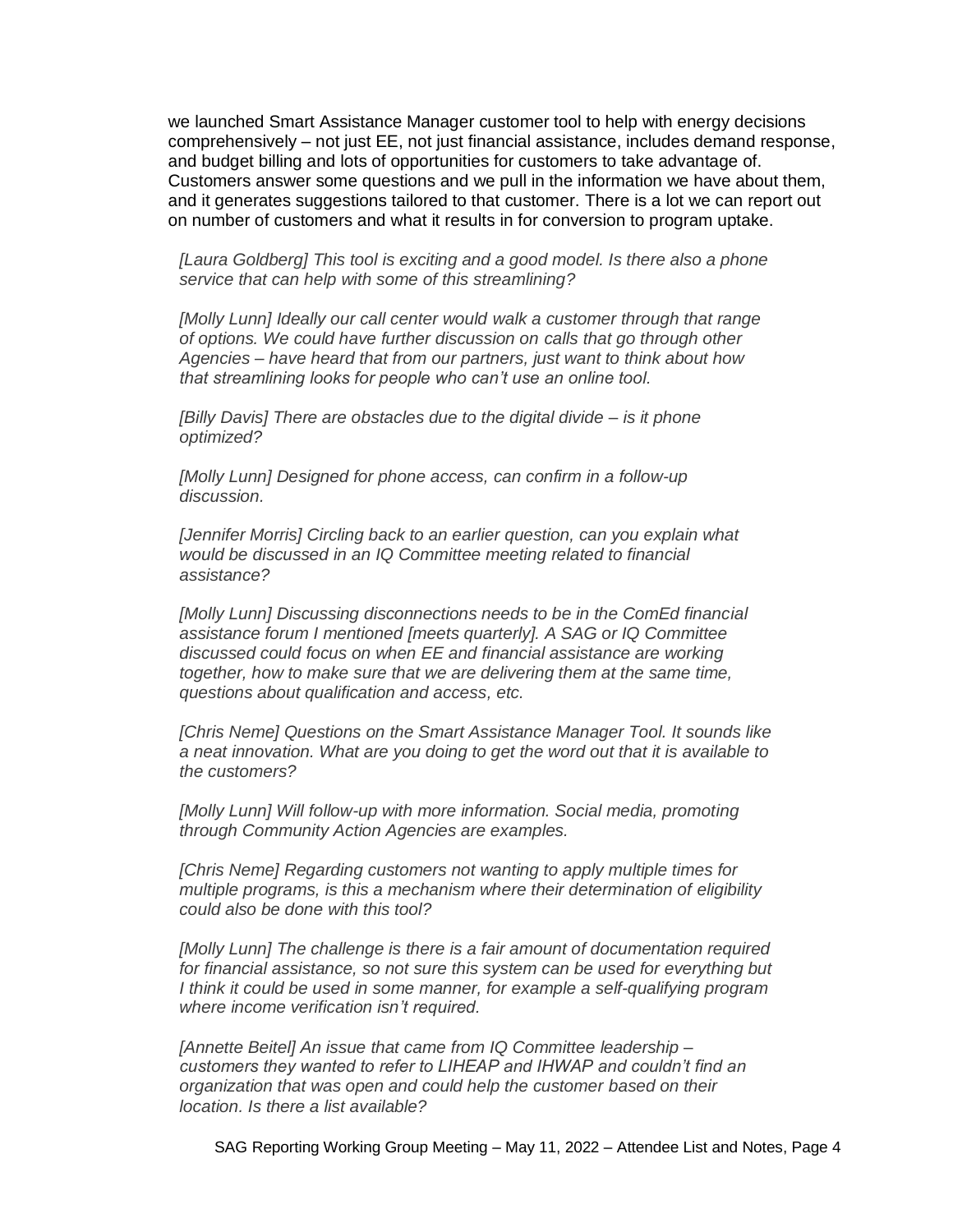*[Karen Lusson] DCEO has a statewide list. Also, the CEDA website is broken down by Chicago South, West, North, then it lists name of each agency and phone number and hours. But not addresses. Perhaps ComEd might reach out to CEDA and also suggest fixing that issue.*

*[Karen Lusson] Everything in these slides is good. It's also important for ComEd to reach out to groups like COFI and ask for feedback on the best way to get information to people. Perhaps, to start with, have a ComEd rep join a regular COFI meeting to spread the word about programs. Ask the question: Are there places in neighborhoods that would be a good place to host a community meeting to discuss programs and how to enroll or access both EE and affordability programs? That kind of thing. Ask the experts -- the people in communities. It needs to be a 2-way conversation.*

*[Laura Goldberg] We may want to also have a discussion on at a future SAG + IQ EE Accountability meeting about the ComEd tool. It doesn't seem to direct to a specific EE program. It does seem to suggest some specific assistance programs, but for EE it seems to just link to ComEd's rebate page.*

- Additional ComEd Updates
	- $\circ$  Mapping and targeting: We have started some amount of targeting based on data we have. We spent time in Q1 working on a comprehensive dataset so we can run analytics and overlay with our EE participation. We've done some of that with LIHEAP and arrearages, but never data for the whole territory. To date, we've found good correlation that areas that need the most financial assistance are also getting the most out of EE/weatherization programs. We will probably identify some pockets that are being missed. Especially outside of the top 20 zip codes and the city of Chicago. We have the data and we're developing some maps and ideas about targeting in the next couple of quarters.
	- o Pilot for connecting customers: Very early. We commissioned research under R&D on what other utilities are doing, more examples than the 1 or 2 we had. That's being conducted right now to inform what we do in a pilot. IQ Committee could be a great forum to discuss this. We have some ideas, open to more.

### **Stakeholder Metrics Presentation**

*Laura Goldberg, NRDC*

- Some of these might look familiar we used some of the originally proposed metrics from the creation of the stipulation and worked forward from that. Speaking on behalf of larger group of stakeholders.
- #1: Better understanding of the number and percentage of customers receiving bill assistance that were referred to EE
	- o Number of customers, broken down by program and SF/MF
	- o By population of bill assistance customers
	- o By ZIP codes or census tracts.
- $\bullet$  #2: the analogous opposite side, how many EE participants were referred the other direction
	- o By SF, MF, census tract and/or ZIP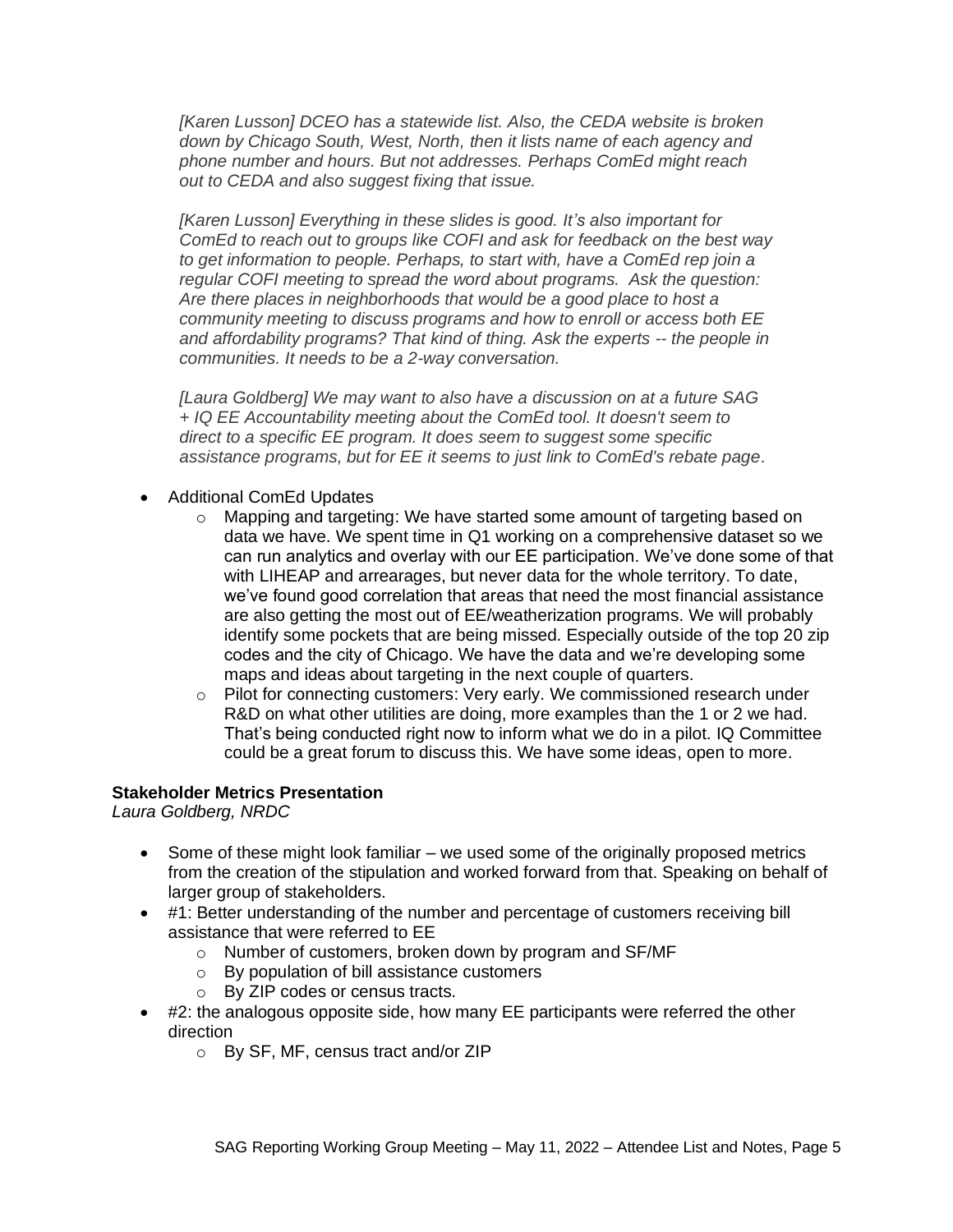- $\bullet$  #3: better understanding what programs and measures were recommended in #1 implementer who recommended and type of referral or recommendation (email, flyer, hand holding, etc.)
- #4: Number or percentage of customers who were referred to EE and followed through
	- $\circ$  What programs and measures, what's in the queue for the future if they haven't been implemented yet. Number of applicants, reasons for denial

*[Karen Lusson] This should also break down by single family/multifamily – e.g., problems with building owners not choosing to participate.* 

*[Molly Lunn] Property owner is going to have to make the decision on comprehensive EE projects – we can do tenant kits and rebates, but we can't get them to get their landlords to do a project. From a reporting standpoint that would be very challenging to track.*

*[Laura Goldberg] Other utilities have had these challenges as well – such as in Michigan. Let's discuss what we can do witha 100-unit building where everyone is on assistance, how can we flag that to outreach to the landlord. That's a challenge and we should discuss some of the ideas that have come up.*

*[Molly Lunn] If we were going to report today, MF retrofits wouldn't be here right now because we're not trying to do that conversion from MF tenant to MF retrofit currently.*

*[Laura Goldberg] Does billing track customers by SF/MF?*

*[Molly Lunn]* Not sure we're going to be able to track all of the data. Will *discuss internally.*

*[Karen Lusson] "Customers" is also defined as the building owner, especially for master metered buildings. If a building owner was approached in the MF program, what was the issue that made them disengage?*

• #5: A request for analysis and data (metric TBD) on the financial impact on customers who receive both assistance and EE. Understanding of what the impact of the streamlining is.

*[Molly Lunn] Is this one we would keep talking about and try to work out in Q2?*

*[Laura Goldberg] We recognize that some of them are clearly implementable now, and others we need to talk about how we can measure them. A better understanding of what the data ComEd has will help inform this. [Molly Lunn] This type of metric is not only a data question, it's complicated. It may or may not have an impact on arrearages that don't have to do with EE – like the economy. A metric like this is going to warrant a deeper discussion on data, what other utilities have done, do we need to have an evaluator involved to be able to say that "X happened because of Y." I think we need to keep talking about this, maybe not ready for Q2.*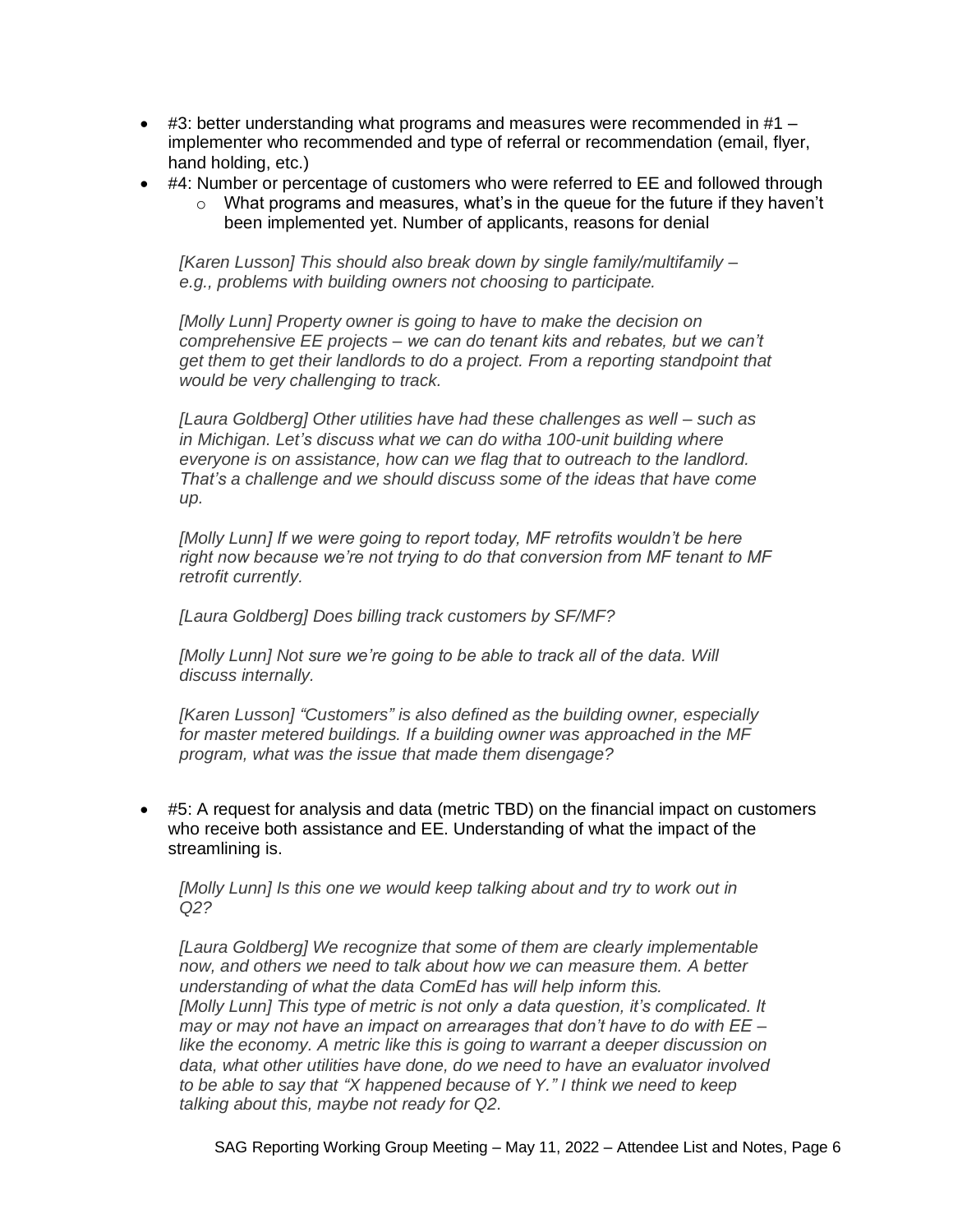*[Laura Goldberg] Agreed on that point. Interested to better understand what is possible.*

*[Karen Lusson] Will ask LEAN in Massachusetts for any suggestions.*

- $\bullet$  #6: Narrative updates on current efforts like what happened today and future planned updates.
- $\bullet$  #7: Number of locations available for IQ EE and assistance  $-$  days and hours available. Information need rather than a metric and relates to discussions today of website. How to streamline this and get people the information.
- #8: Description of how company will increase outreach in top 20 disconnection ZIP codes, presentations, materials, organizations, etc.

*[Molly Lunn] We're going to want to talk through this one. It's a question too of those ZIP codes where we have been getting good uptake. For example, there is a large amount of weatherization in zip codes we have been targeting. But does that mean we need to be increasing it still there and not be focusing on other areas in the territory? We need to talk about that premise, what is meant by increasing outreach considering limited funding.*

*[Laura Goldberg] This pairs with the better understanding of the uptake in those communities. I think the intent is generally increasing outreach, maybe the top 20 are already covered and there are others we need to target too. Worth future discussion.*

*[Karen Lusson] In terms of the uptake in those communities, that's good to hear. Sounds like more is needed. To the point of outreach beyond those communities, does that uptake in the top 20 include the state weatherization program?*

*[Molly Lunn] That includes only our data – we don't have the state's data on the programs that are solely funded by them. We only have the data on the utility funded projects and the braided projects.* 

### **Closing & Next Steps**

*Celia Johnson, SAG Facilitator*

### **Next Steps**

- **Initial Stakeholder Proposed Metrics:**
	- o ComEd to review and discuss internally
	- o Follow-meeting Reporting Working Group meeting in June with ComEd's response to the initial stakeholder metrics
		- Deeper dive discussion or additional research may be needed  $-$  such as proposed metric #5 (analysis / data on the financial impact on customers who receive both assistance and EE services)
			- Karen Lusson will follow-up with Low Income Energy Assistance Network (LEAN) in Massachusetts for suggestions
			- Laura Goldberg will look into examples from other jurisdictions
		- Additional discussion needed on proposed metric #8 (description of how the company intends to increase outreach in top 20 communities with